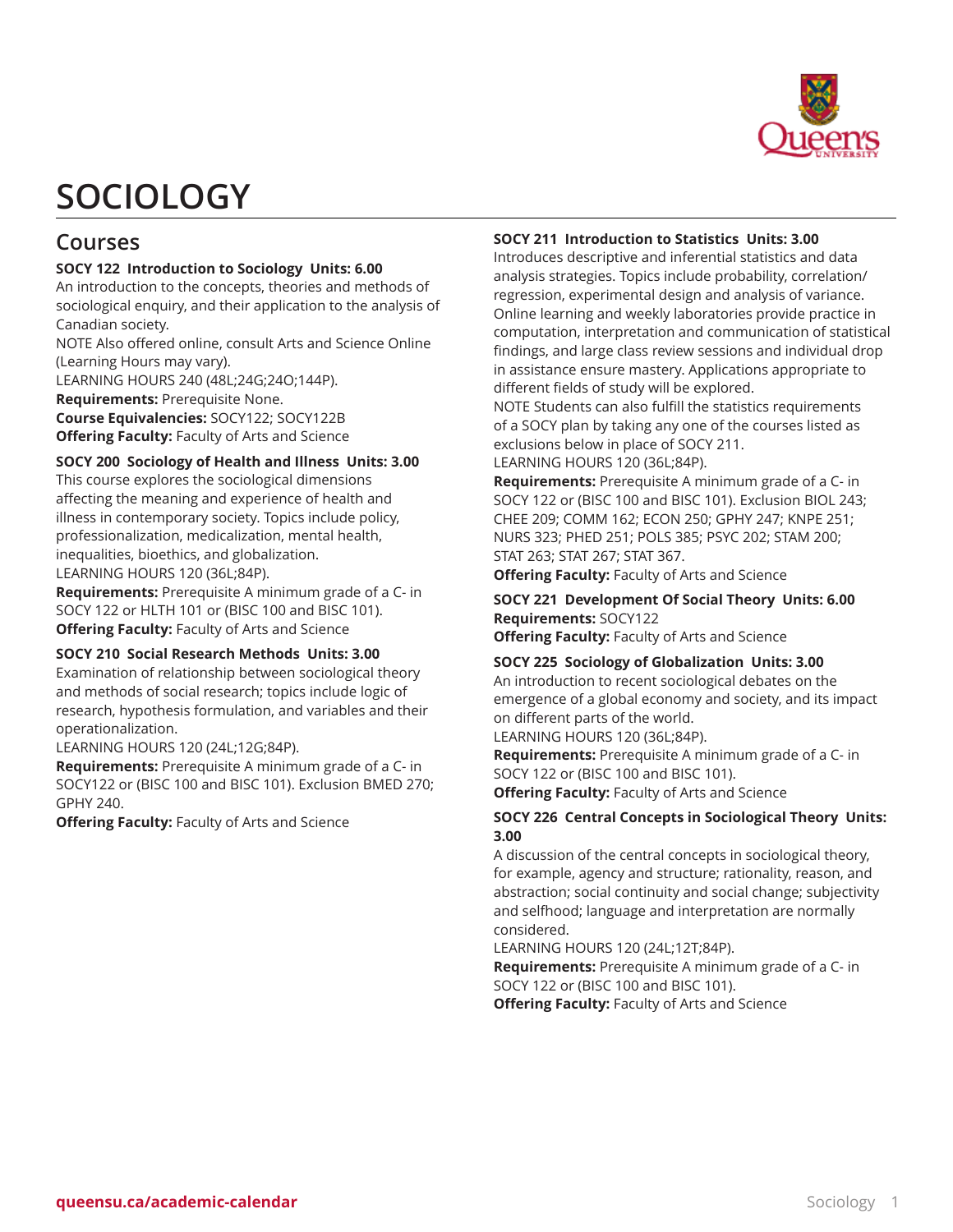

# **SOCY 227 Theorizing Contemporary Society Units: 3.00**

A discussion of theoretical frameworks for understanding contemporary societies. The course will normally cover capitalism and economy; globalization and post-colonialism; identity, politics, and social movements; science, technology, and environmentalism; consumerism and urban life. LEARNING HOURS 120 (24L;12T;84P).

**Requirements:** Prerequisite SOCY 226. **Offering Faculty:** Faculty of Arts and Science

# **SOCY 235 Race and Racialization Units: 3.00**

Concept and meaning of race, racism, and racialization; ethnicity; processes, policies, and practices of differentiation; the impact of racism and discrimination on various populations; intersections of race, ethnicity, class and gender. LEARNING HOURS 120 (36L;84P)

**Requirements:** pre C- in SOCY122 excl **Offering Faculty:** Faculty of Arts and Science

# **SOCY 273 Social Psychology Units: 3.00**

The social matrix of personality, socialization as a social process, the influence of social structure and culture upon socialization practices, and the patterning of personality through the life cycle.

LEARNING HOURS 120 (36L;84P).

**Requirements:** Prerequisite A minimum grade of a C- in SOCY 122 or (BISC 100 and BISC 101).

**Offering Faculty:** Faculty of Arts and Science

#### **SOCY 275 Theories of Deviance and Social Control Units: 3.00**

This course focuses on the theoretical foundation examining the process by which activities are defined as deviant: such activities as 'sexual deviance', 'mental illness', and 'political deviance'. The major etiological approaches to the study of deviants are also considered.

LEARNING HOURS 120 (36L;84P).

**Requirements:** Prerequisite A minimum grade of a C- in SOCY 122 or (BISC 100 and BISC 101). Exclusion SOCY 274. **Offering Faculty:** Faculty of Arts and Science

#### **SOCY 276 Substantive Issues in Social Deviance Units: 3.00**

This course examines a variety of substantive topics in the sociology of deviance. The choice of topics will illustrate the range of theoretical approaches discussed in SOCY 275. The selection of topics will vary from semester to semester but will typically include violence, corporate crime, sexual deviance, and physical stigma.

LEARNING HOURS 120 (36L;84P).

**Requirements:** Prerequisite None. Corequisite SOCY 275. Exclusion SOCY 274.

**Offering Faculty:** Faculty of Arts and Science

# **SOCY 284 Sociology of Information and Communication Technology Units: 3.00**

Social context and consequences of information and communication technologies as they relate to work, culture, privacy and education.

LEARNING HOURS 120 (36L;84P).

**Requirements:** Prerequisite A minimum grade of a C- in SOCY 122 or (BISC 100 and BISC 101).

**Offering Faculty:** Faculty of Arts and Science

# **SOCY 300 Sociology of Cities Units: 3.00**

More than 50% of the world¿s population now lives in cities and most of the biggest sociological issues are urban in location and character. Understanding cities is therefore crucial to understanding contemporary societies. This course is an intensive introduction to Urban Sociology with particular emphasis on world cities.

LEARNING HOURS 120 (36L;84P)

**Requirements:** PRE A grade of C- in SOCY122 or (BISC100 and BISC101).

**Offering Faculty:** Faculty of Arts and Science

#### **SOCY 301 Selected Topics in Sociology Units: 3.00**

Explores a range of issues in contemporary sociology. Topics may vary from year to year. See the departmental website for further details.

LEARNING HOURS 120 (36L;84P).

**Requirements:** Prerequisite A minimum grade of a C- in SOCY 122 or (BISC 100 and BISC 101).

**Offering Faculty:** Faculty of Arts and Science

#### **SOCY 302 Selected Topics in Socio-legal Studies Units: 3.00**

Explores a range of contemporary issues in socio-legal studies. Topics may vary from year to year. See the departmental website for further details. LEARNING HOURS 120 (36L;84P).

**Requirements:** Prerequisite A minimum grade of a C- in SOCY 122 or (BISC 100 and BISC 101).

**Offering Faculty:** Faculty of Arts and Science

# **SOCY 303 Selected Topics in Feminist Sociology Units: 3.00**

Explores a range of contemporary issues in feminist sociology. Topics may vary from year to year. See the departmental website for further details. LEARNING HOURS 120 (36L;84P).

**Requirements:** Prerequisite A minimum grade of a C- in SOCY 122 or (BISC 100 and BISC 101).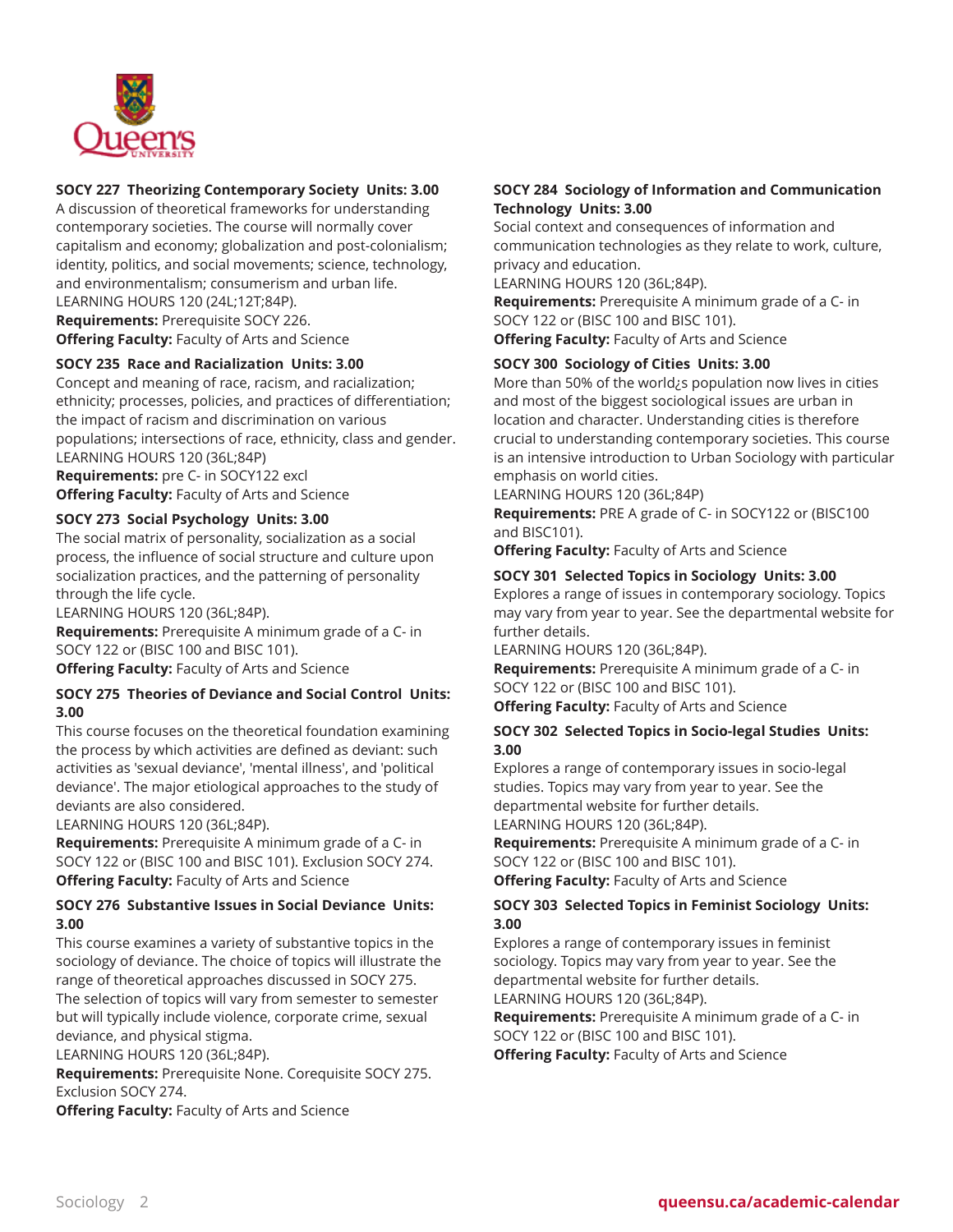

# **SOCY 304 Selected Topics in Communications and Information Technology Units: 3.00**

Explores a range of contemporary issues in communications and information technology. Topics may vary from year to year. See the departmental website for further details. LEARNING HOURS 120 (36L;84P).

**Requirements:** Prerequisite A minimum grade of a C- in SOCY 122 or (BISC 100 and BISC 101). **Offering Faculty:** Faculty of Arts and Science

# **SOCY 305 Sociology of Professions and Occupations Units: 3.00**

This course examines theories and empirical studies on professions and occupations. This course examines historical change, social structure, market competition, career advancement, workplace interaction and culture, job satisfaction, demographic diversity and social service, from the late nineteenth century to the age of globalization. LEARNING HOURS 120 (36L;84P)

**Requirements:** PRE A grade of C- in SOCY122 or (BISC100 and BISC101).

**Offering Faculty:** Faculty of Arts and Science

# **SOCY 306 Consumer Culture Units: 3.00**

A comprehensive introduction to the major theories and empirical studies of consumer culture with emphasis upon the historical, socioeconomic, and cultural aspects of consumption in sociological context; substantive focus upon diverse topics such as food, tourism, the home, children, and marketing.

LEARNING HOURS 120 (36L;84P).

**Requirements:** Prerequisite A minimum grade of a C- in SOCY 122 or (BISC 100 and BISC 101). **Offering Faculty:** Faculty of Arts and Science

# **SOCY 309 Surveillance and Society Units: 3.00**

Provides a critical introduction to surveillance and the emerging interdisciplinary field of Surveillance Studies. Offers an historically-grounded, theoretically-informed, and empirically-illustrated survey of the practices, technologies and social relations of surveillance from different perspectives, with an emphasis on the socio-political dimensions.

LEARNING HOURS 120 (36L;84P).

**Requirements:** Prerequisite A minimum grade of a C- in SOCY 122 or (BISC 100 and BISC 101). **Offering Faculty:** Faculty of Arts and Science

# **SOCY 310 Visual Culture Units: 3.00**

A lecture-format course devoted to the sociological understanding of visual culture in contemporary society. The course integrates the critical development of key social theories of visuality from Descartes to Baudrillard and beyond. It addresses the sociological significance of visual culture in terms of ideology, hegemony and visual discourse. LEARNING HOURS 120 (36L;84P)

**Requirements:** PRE A grade of C- in SOCY122 or (BISC100 and BISC101).

**Offering Faculty:** Faculty of Arts and Science

# **SOCY 321 Research Methodology Units: 3.00**

Evaluation and use of quantitative/qualitative research methodologies as a means of exploring the validity of sociological theories.

LEARNING HOURS 120 (36L;84P).

**Requirements:** Prerequisite A minimum grade of a C in SOCY 210 and SOCY 211 and SOCY 226 and SOCY 227. **Offering Faculty:** Faculty of Arts and Science

# **SOCY 322 Modern Social Theories Units: 6.00 Requirements:** SOCY221

**Offering Faculty:** Faculty of Arts and Science

#### **SOCY 336 The Sociology of Work and Technology Units: 3.00**

The course examines the meaning of work and the changes taking place in the work world, with special attention devoted to new technology, gender, unionism and globalization. LEARNING HOURS 120 (36L;84P).

**Requirements:** Prerequisite A minimum grade of a C- in SOCY 122 or (BISC 100 and BISC 101).

**Offering Faculty:** Faculty of Arts and Science

#### **SOCY 344 Power and Change in Canada Units: 3.00**

Critical study of Canada's socio-economic structures and processes: topics include dynamics of capitalist development, global restructuring, labour force transformations. LEARNING HOURS 120 (36L;84P).

**Requirements:** Prerequisite A minimum grade of a C- in SOCY 122 or (BISC 100 and BISC 101).

**Offering Faculty:** Faculty of Arts and Science

#### **SOCY 352 Family Diversity Units: 3.00**

This course introduces students to the sociology of family diversity. Topics normally considered include diversity of family forms; social constructions of motherhood and fatherhood; contested understandings of families; and how contemporary debates about gender differences, sexualities, and racialization may inform the understanding of intimate and familial relations.

LEARNING HOURS 120 (36L;84P).

**Requirements:** Prerequisite A minimum grade of a C- in SOCY 122 or (BISC 100 and BISC 101).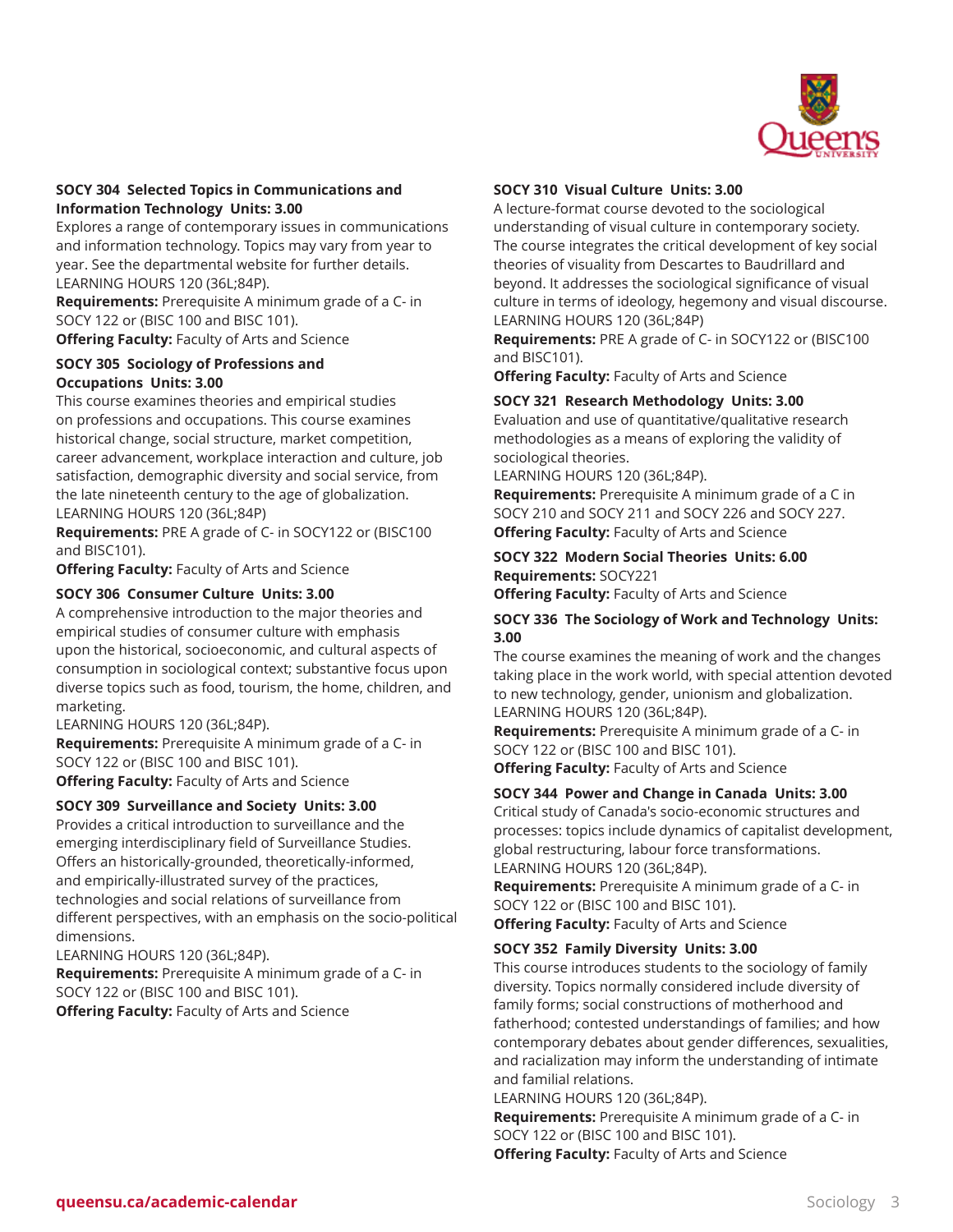

# **SOCY 354 Sociology of Education Units: 3.00**

Comparative study of Canadian education system and processes in light of current sociological theory and research. LEARNING HOURS 120 (36L;84P).

**Requirements:** Prerequisite A minimum grade of a C- in SOCY 122 or (BISC 100 and BISC 101). **Offering Faculty:** Faculty of Arts and Science

#### **SOCY 362 Cultural Studies Units: 3.00**

This course focuses on contemporary sociological perspectives of culture. It includes a survey of various theoretical positions vis à vis culture and society such as the high and low culture distinction, the rise of mass culture; cultural hegemony; populism and social resistance. Canadian culture is the predominant object of analysis. LEARNING HOURS 120 (36L;84P).

**Requirements:** Prerequisite A minimum grade of a C- in SOCY 122 or (BISC 100 and BISC 101).

**Offering Faculty:** Faculty of Arts and Science

# **SOCY 363 Science, Technology and Society Units: 3.00**

Critical examination of science in modern society; particular reference to historical development, transmission of scientific knowledge, conduct of enquiry, and interdependence with other institutions.

LEARNING HOURS 120 (36L;84P).

**Requirements:** Prerequisite A minimum grade of a C- in SOCY 122 or (BISC 100 and BISC 101).

**Offering Faculty:** Faculty of Arts and Science

#### **SOCY 384 Women and Reproduction Technology Units: 3.00**

Critical study of historical development of scientific and medical establishments with specific focus upon women; legal, ethical, and economic issues related to new reproductive technologies examined.

LEARNING HOURS 120 (36L;84P).

**Requirements:** Prerequisite A minimum grade of a C- in SOCY 122 or (BISC 100 and BISC 101) or 6.0 units in GNDS. **Offering Faculty:** Faculty of Arts and Science

#### **SOCY 387 Sociology of Crime and Delinquency Units: 3.00**

Critical study of conceptual, empirical, and theoretical bases to sociological approaches to crime and delinquency; Canadian research emphasized.

LEARNING HOURS 120 (36L;84P).

**Requirements:** Prerequisite SOCY 274 or SOCY 275. **Offering Faculty:** Faculty of Arts and Science

# **SOCY 388 Sociology of Criminal Justice Units: 3.00**

Comparative examination of criminal justice system and its major institutions; Canadian research emphasized. LEARNING HOURS 120 (36L;84P).

**Requirements:** Prerequisite SOCY 274 or SOCY 275. **Offering Faculty:** Faculty of Arts and Science

# **SOCY 389 Gender, Law and Crime Units: 3.00**

Investigation of gender differences in offending, victimization and criminal justice processing; Canadian research emphasized.

LEARNING HOURS 120 (36L;84P).

**Requirements:** Prerequisite SOCY 274 or SOCY 275. **Offering Faculty:** Faculty of Arts and Science

# **SOCY 401 Advanced Studies in Contemporary Social Theory Units: 3.00**

Critical treatment of contemporary theories; emphasis upon logic of social inquiry.

LEARNING HOURS 120 (36S;84P)

**Requirements:** Prerequisite Level 4 or above and registration in a SOCY Major or Medial Plan and a (minimum grade of a C in SOCY 210 and SOCY 211 and SOCY 226 and SOCY 227) and a (minimum GPA of 2.60 in SOCY 210 and SOCY 211 and SOCY 226 and SOCY 227) and a (minimum GPA of 2.60 in all SOCY).

**Offering Faculty:** Faculty of Arts and Science

# **SOCY 402 Families, Gender and the State Units: 3.00**

A critical assessment of contemporary issues and theories pertaining to intimate relationships and family relations. Contemporary research and debates are critically discussed. An overall objective of the course is to 'rethink the family' and consider and evaluate ideological assumptions and persistent myths about 'the family'.

LEARNING HOURS 120 (36S;84P).

**Requirements:** Prerequisite Level 4 or above and registration in a SOCY Major or Medial Plan and a (minimum grade of a C in SOCY 210 and SOCY 211 and SOCY 226 and SOCY 227) and a (minimum GPA of 2.60 in SOCY 210 and SOCY 211 and SOCY 226 and SOCY 227) and a (minimum GPA of 2.60 in all SOCY).

**Offering Faculty:** Faculty of Arts and Science

#### **SOCY 403 Sociology of the Body Units: 3.00**

This seminar aims at advanced students interested in exploring the body as a site for the production of social and cultural meaning and social inequality. Theoretical approaches may include critical race theory, queer theory, feminist theory, postcolonial theory, and sociological theories of the body. Topics covered may include the ways that representations of the body are linked to practices of racism, sexism, moral regulation, colonialism and nation-building. LEARNING HOURS 120 (36S;84P).

**Requirements:** Prerequisite Level 4 or above and registration in a SOCY Major or Medial Plan and a (minimum grade of a C in SOCY 210 and SOCY 211 and SOCY 226 and SOCY 227) and a (minimum GPA of 2.60 in SOCY 210 and SOCY 211 and SOCY 226 and SOCY 227) and a (minimum GPA of 2.60 in all SOCY).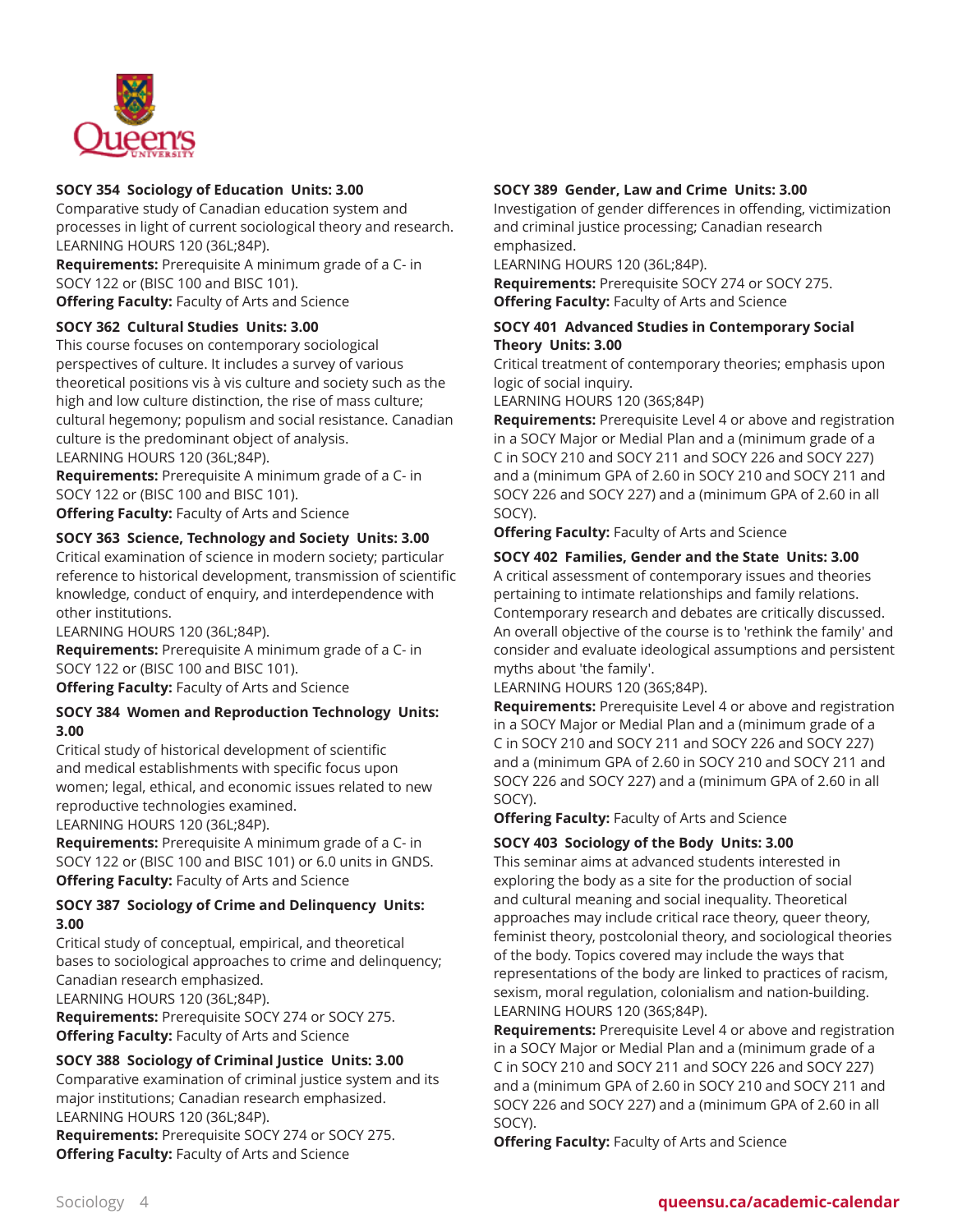

#### **SOCY 404 Sociology of Corporate Crime Units: 3.00**

Course examines the causes and effects of corporate crime, and the challenges of controlling, policing, and sanctioning it. The role of the regulatory agency, the impact of globalization, the rise of transnational corporations, and associated issues of development and power are considered.

LEARNING HOURS 120 (36S;84P).

**Requirements:** Level 4 or above and registration in a SOCY Major or Medial Plan and ([SOCY 275 and SOCY 276] or SOCY 274) and a (minimum grade of a C in SOCY 210 and SOCY 211 and SOCY 226 and SOCY 227) and a (minimum GPA of 2.60 in SOCY 210 and SOCY 211 and SOCY 226 and SOCY 227) and a (minimum GPA of 2.60 in all SOCY).

**Offering Faculty:** Faculty of Arts and Science

#### **SOCY 406 Walls to Bridges - Socio-Legal Issues Units: 3.00**

This is an experiential learning course based on the Walls to Bridges program model, which brings together students from Queen's University ('outside students') with students from a local federal prison ('inside students') to learn and share knowledge based on their lived experience and critical analysis of academic scholarship. Topics may vary.

NOTE This course will take place off campus at a local federal prison, as part of the Walls to Bridges prison education program http://wallstobridges **Offering Faculty:** Faculty of Arts and Science

#### **SOCY 407 Walls to Bridges - Philosophical Issues Units: 3.00**

This is an experiential learning course based on the Walls to Bridges program model, which brings together students from Queen¿s University (`outside students¿) with students in a local federal prison (`inside students¿) to learn and share knowledge based on their lived experience and critical analysis of academic scholarship. Topics may vary. NOTE This course will take place off campus at a local federal prison, as part of the Walls to Bridges prison education program http://wallstobridges.ca/ **Offering Faculty:** Faculty of Arts and Science

#### **SOCY 420 Program Evaluation Units: 3.00**

This course focuses on program evaluation as applied sociology, including program theory, and will provide a practical understanding of how social research methods are used to assess social intervention programs.

LEARNING HOURS 120 (36S;84P).

**Requirements:** Prerequisite Level 4 or above and registration in a SOCY Major or Medial Plan and a (minimum grade of a C in SOCY 210 and SOCY 211 and SOCY 226 and SOCY 227) and a (minimum GPA of 2.60 in SOCY 210 and SOCY 211 and SOCY 226 and SOCY 227) and a (minimum GPA of 2.60 in all SOCY).

**Offering Faculty:** Faculty of Arts and Science

#### **SOCY 421 Multivariate Statistical Applications Units: 3.00**

Instruction and practice in building and testing multiple regression and logistic regression models with sociological data. Potential utility of alternative models considered. LEARNING HOURS 120 (36S;84P).

**Requirements:** Prerequisite Level 4 or above and registration in a SOCY Major or Medial Plan and a (minimum grade of a C in SOCY 210 and SOCY 211 and SOCY 226 and SOCY 227) and a (minimum GPA of 2.60 in SOCY 210 and SOCY 211 and SOCY 226 and SOCY 227) and a (minimum GPA of 2.60 in all SOCY).

**Offering Faculty:** Faculty of Arts and Science

#### **SOCY 422 Advanced Studies in Communication and Information Technology Units: 3.00**

Examination of social implications of communication and information technology in the context of sociological theory. LEARNING HOURS 120 (36S;84P).

**Requirements:** Prerequisite Level 4 or above and registration in a SOCY Major or Medial Plan and a (minimum grade of a C in SOCY 210 and SOCY 211 and SOCY 226 and SOCY 227) and a (minimum GPA of 2.60 in SOCY 210 and SOCY 211 and SOCY 226 and SOCY 227) and a (minimum GPA of 2.60 in all SOCY).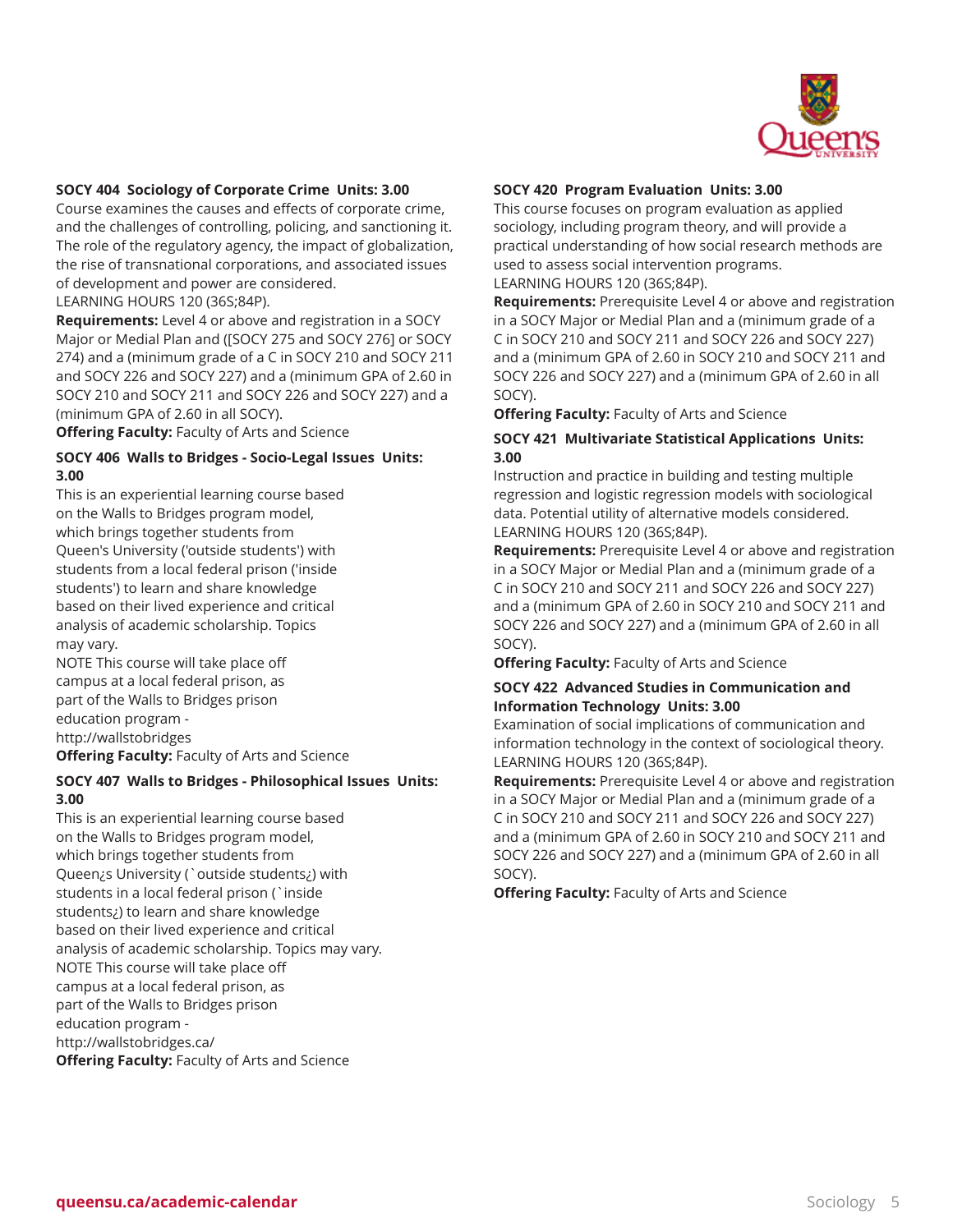

# **SOCY 424 Sociology of Aging Units: 3.00**

This course provides a comprehensive and critical assessment of contemporary issues on social aging. This course focuses on how society and its major institutions have reacted to the aging of society as well as how they have shaped it. The social-psychological, social structural (gender, race and social class) and cultural factors that influence a person's experience of aging are examined. LEARNING HOURS 120 (36S;84P).

**Requirements:** Prerequisite Level 4 or above and registration

in a SOCY Major or Medial Plan and a (minimum grade of a C in SOCY 210 and SOCY 211 and SOCY 226 and SOCY 227) and a (minimum GPA of 2.60 in SOCY 210 and SOCY 211 and SOCY 226 and SOCY 227) and a (minimum GPA of 2.60 in all SOCY).

**Offering Faculty:** Faculty of Arts and Science

**SOCY 425 Selected Topics In Sociology I Units: 3.00**

Consult the Department for possible offerings in any given year.

LEARNING HOURS 120 (36S;84P).

**Requirements:** Prerequisite Level 4 or above and registration in a SOCY Major or Medial Plan and a (minimum grade of a C in SOCY 210 and SOCY 211 and SOCY 226 and SOCY 227) and a (minimum GPA of 2.60 in SOCY 210 and SOCY 211 and SOCY 226 and SOCY 227) and a (minimum GPA of 2.60 in all SOCY).

**Offering Faculty:** Faculty of Arts and Science

#### **SOCY 426 Selected Topics in Sociology II Units: 3.00**

Consult the Department for possible offerings in any given year.

LEARNING HOURS 120 (36S;84P).

**Requirements:** Prerequisite Level 4 or above and registration in a SOCY Major or Medial Plan and a (minimum grade of a C in SOCY 210 and SOCY 211 and SOCY 226 and SOCY 227) and a (minimum GPA of 2.60 in SOCY 210 and SOCY 211 and SOCY 226 and SOCY 227) and a (minimum GPA of 2.60 in all SOCY).

**Offering Faculty:** Faculty of Arts and Science

# **SOCY 427 Identification, Surveillance & Citizenship Units: 3.00**

Consult the Department for possible offerings in any given year.

LEARNING HOURS 120 (36S;84P).

**Requirements:** Prerequisite Level 4 or above and registration in a SOCY Major or Medial Plan and a (minimum grade of a C in SOCY 210 and SOCY 211 and SOCY 226 and SOCY 227) and a (minimum GPA of 2.60 in SOCY 210 and SOCY 211 and SOCY 226 and SOCY 227) and a (minimum GPA of 2.60 in all SOCY).

**Offering Faculty:** Faculty of Arts and Science

# **SOCY 428 Selected Topics in Sociology IV Units: 3.00**

Consult the Department for possible offerings in any given year.

LEARNING HOURS 120 (36S;84P).

**Requirements:** Prerequisite Level 4 or above and registration in a SOCY Major or Medial Plan and a (minimum grade of a C in SOCY 210 and SOCY 211 and SOCY 226 and SOCY 227) and a (minimum GPA of 2.60 in SOCY 210 and SOCY 211 and SOCY 226 and SOCY 227) and a (minimum GPA of 2.60 in all SOCY).

**Offering Faculty:** Faculty of Arts and Science

**SOCY 429 Selected Topics in Sociology V Units: 3.00** Consult the Department for possible offerings in any given year.

LEARNING HOURS 120 (36S;84P).

**Requirements:** Prerequisite Level 4 or above and registration in a SOCY Major or Medial Plan and a (minimum grade of a C in SOCY 210 and SOCY 211 and SOCY 226 and SOCY 227) and a (minimum GPA of 2.60 in SOCY 210 and SOCY 211 and SOCY 226 and SOCY 227) and a (minimum GPA of 2.60 in all SOCY).

**Offering Faculty:** Faculty of Arts and Science

# **SOCY 430 Sociology of Consumer Culture Units: 3.00**

A critical engagement with theories of consumer culture with emphasis upon the material, symbolic and practiceorientated aspects of consumption in sociological context; substantive focus upon shopping, taste, brands, tourism, services, digital commodities.

LEARNING HOURS 120 (36S;84P). **Requirements:** pre SOCY306 and

**Offering Faculty:** Faculty of Arts and Science

# **SOCY 431 Advanced Studies in Gender Relations Units: 3.00**

Advanced study of gender relations from postcolonial and anti-racist theoretical perspectives. Historical and sociological analysis of femininity, masculinity, race and sexuality, particularly in the context of nation-building and colonialism. LEARNING HOURS 120 (36S;84P)

**Requirements:** Prerequisite Level 4 or above and registration in a SOCY Major or Medial Plan and SOCY 331 and a (minimum grade of a C in SOCY 210 and SOCY 211 and SOCY 226 and SOCY 227) and a (minimum GPA of 2.60 in SOCY 210 and SOCY 211 and SOCY 226 and SOCY 227) and a (minimum GPA of 2.60 in all SOCY).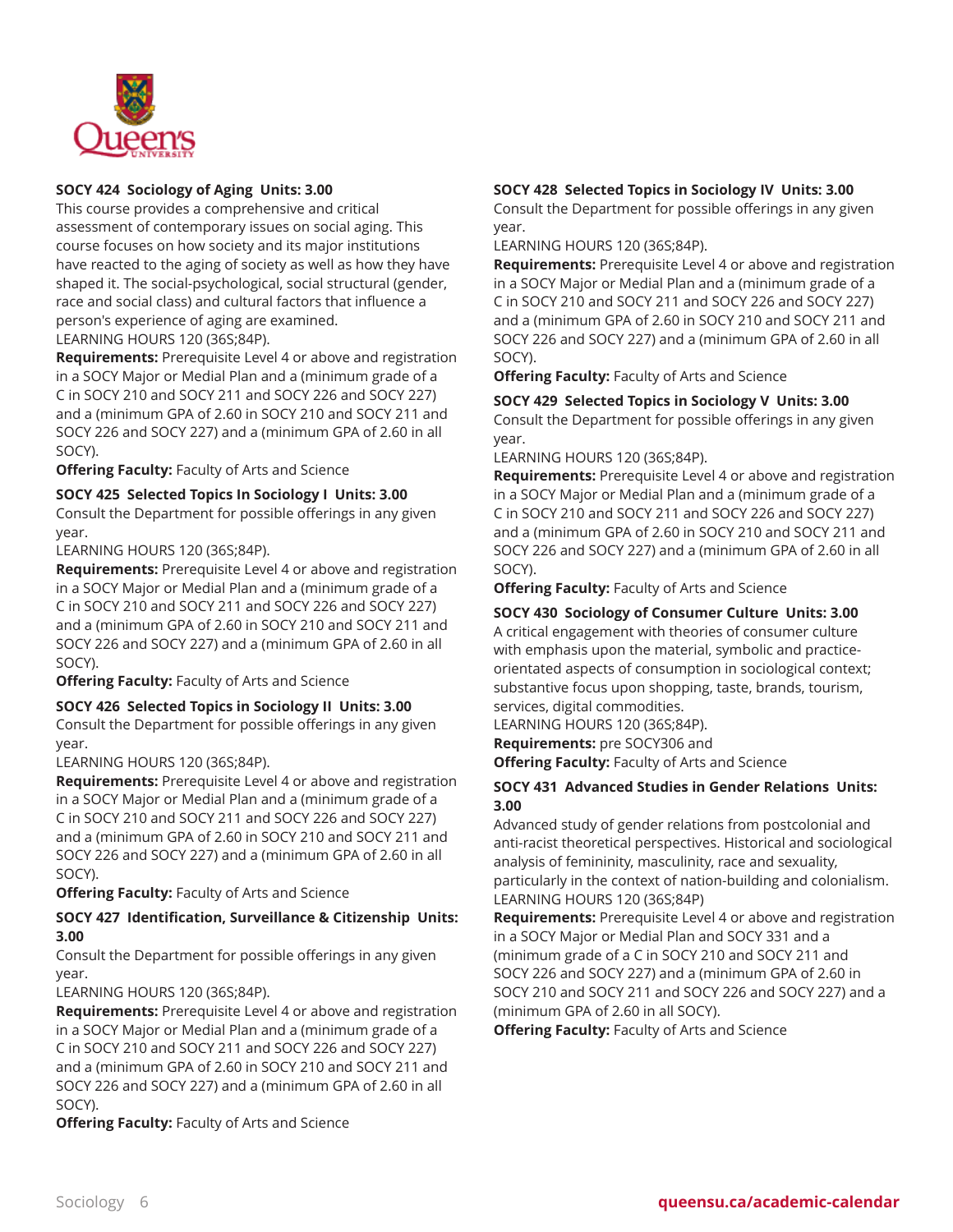

#### **SOCY 454 Sociology of Organizations Units: 3.00**

This course will introduce students to the major theoretical approaches and ongoing debates within organization theory. LEARNING HOURS 120 (36S;84P).

**Requirements:** Prerequisite Level 4 or above and registration in a SOCY Major or Medial Plan and a (minimum grade of a C in SOCY 210 and SOCY 211 and SOCY 226 and SOCY 227) and a (minimum GPA of 2.60 in SOCY 210 and SOCY 211 and SOCY 226 and SOCY 227) and a (minimum GPA of 2.60 in all SOCY).

**Offering Faculty:** Faculty of Arts and Science

# **SOCY 457 Law and Social Structure Units: 3.00**

Sociological perspectives of the relationship of law to social structure, the role of law in social action, law's role in social change, and discrimination and social inequality through law; emphasis is on contemporary systems in comparative and historical perspective.

LEARNING HOURS 120 (36S;84P).

**Requirements:** Prerequisite Level 4 or above and registration in a SOCY Major or Medial Plan and a (minimum grade of a C in SOCY 210 and SOCY 211 and SOCY 226 and SOCY 227) and a (minimum GPA of 2.60 in SOCY 210 and SOCY 211 and SOCY 226 and SOCY 227) and a (minimum GPA of 2.60 in all SOCY).

**Offering Faculty:** Faculty of Arts and Science

#### **SOCY 458 Law and Ideology Units: 3.00**

Relationship between law and ideology with particular reference to current controversies; legal reasoning in substantive areas of law, and the place of law with reference to social control, power, social conflict, and dispute resolution; law's interconnections to state ordering and economic relations emphasized.

LEARNING HOURS 120 (36S;84P).

**Requirements:** Prerequisite Level 4 or above and registration in a SOCY Major or Medial Plan and a (minimum grade of a C in SOCY 210 and SOCY 211 and SOCY 226 and SOCY 227) and a (minimum GPA of 2.60 in SOCY 210 and SOCY 211 and SOCY 226 and SOCY 227) and a (minimum GPA of 2.60 in all SOCY).

**Offering Faculty:** Faculty of Arts and Science

#### **SOCY 472 Sociology of Development Units: 3.00**

Examination of the relevance of sociological theories for a cross-cultural understanding of development. LEARNING HOURS 120 (36S;84P).

**Requirements:** Prerequisite Level 4 or above and registration in a SOCY Major or Medial Plan and a (minimum grade of a C in SOCY 210 and SOCY 211 and SOCY 226 and SOCY 227) and a (minimum GPA of 2.60 in SOCY 210 and SOCY 211 and SOCY 226 and SOCY 227) and a (minimum GPA of 2.60 in all SOCY).

**SOCY 475 Advanced Studies in Deviance and Social Control Units: 3.00**

Critical study of theories and practices of social control in Canada and comparable societies insofar as they are implemented by law or regulation and rely on coercion; main agencies of social control and assumptions of their operation emphasized.

LEARNING HOURS 120 (36S;84P).

**Requirements:** Prerequisite Level 4 or above and registration in a SOCY Major or Medial Plan and ([SOCY 275 and SOCY 276] or SOCY 274) and a (minimum grade of a C in SOCY 210 and SOCY 211 and SOCY 226 and SOCY 227) and a (minimum GPA of 2.60 in SOCY 210 and SOCY 211 and SOCY 226 and SOCY 227) and a (minimum GPA of 2.60 in all SOCY).

**Offering Faculty:** Faculty of Arts and Science

# **SOCY 476 Advanced Topics in Surveillance Studies Units: 3.00**

Advanced study of surveillance engaging with sociological, political, cultural and geographic perspectives. The focus is on core topics in Surveillance Studies including: the relationship between surveillance, power and social control; the concept of privacy, its history, utility and future; surveillance, pleasure and consumption; and surveillance in popular culture. LEARNING HOURS 120 (36S;84P).

**Requirements:** Prerequisite Level 4 or above and registration in a SOCY Major or Medial Plan and SOCY 309 and a (minimum grade of a C in SOCY 210 and SOCY 211 and SOCY 226 and SOCY 227) and a (minimum GPA of 2.60 in SOCY 210 and SOCY 211 and SOCY 226 and SOCY 227) and a (minimum GPA of 2.60 in all SOCY).

**Offering Faculty:** Faculty of Arts and Science

**SOCY 510 Directed Special Reading Units: 3.00**

Students will arrange their reading in consultation with members of the Department. They will be expected to write reports on their readings and to discuss them throughout the term in seminars.

LEARNING HOURS 126 (36S;90P).

**Requirements:** Prerequisite Level 4 or above and registration in a SOCY Major or Medial Plan and a (minimum grade of a C in SOCY 210 and SOCY 211 and SOCY 226 and SOCY 227) and a (minimum GPA of 2.60 in SOCY 210 and SOCY 211 and SOCY 226 and SOCY 227) and a (minimum GPA of 2.60 in all SOCY).

**Offering Faculty:** Faculty of Arts and Science